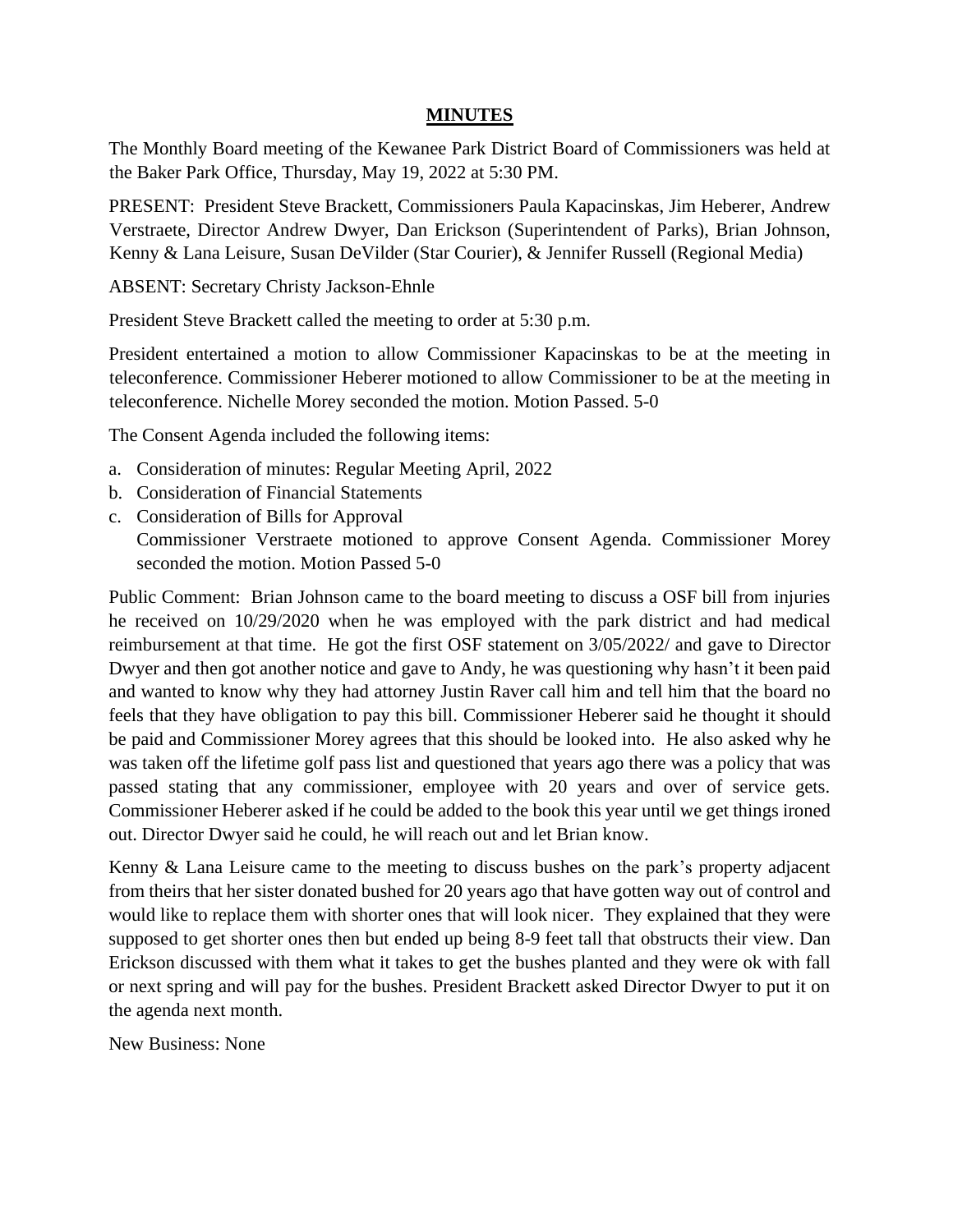- a. Discussion Determination of location(s) for solar ray Director Dwyer discussed the possibilities of placement at the 19<sup>th</sup> hole by the road and will be fenced in or on the grass in the green space between  $19<sup>th</sup>$  hole  $\&$  main parking or it can be mounted on the building. Northeast has to be on the ground to be close to the electric meter.
- b. Discussion Re-visitation of vandalism discussion and update Director Dwyer and the board discussed the punishment to give the vandals and agreed to 1 year banned from all parks premised and activities and pay full restitution.
- c. Discussion Soil proposal from school district Commissioner Heber mentioned that he & Andy walked the soccer field last week and saw good growth but seeing it mowed today it's really progressed. He would like to purchase some of the soil for the parks for Dan to use. Commissioner Verstraete said that he didn't want to pay for dirt that they were going to give away. Commissioner Kapacinskas thought that this is not a good time to get into a project and gave her reasons and said we all have the same conclusion. Commissioner Brackett didn't want to freeze the contract for 10 years at the most 1-3 years. Director Dwyer said he would reach out to Dr. Sullens and tell him we will not be moving forward.

## Director's Report

- 1.) Continuing to develop volunteer partnership with RICCA on our programming and with them on hosting a few events in the parks throughout the summer. We are looking at 2 days per week where they will assist with Youth Golf, Day Camps, Library reading event, and then host a few events on open days.
- 2.) Pollinator Garden going in this Sunday. Working with potential donor to develop space as a stop with seating along the way.
- 3.) Staff on all fronts preparing for pool opening, we are selling passes, trying to find help, pool managers are working on prep and hiring, and maintenance staff are readying the physical aspects in advance of opening,
- 4.) Other Activities
	- a. Jerry Bowers and I are presenting to Kiwanis next week about our youth golf program. Met with Jerry to go over and also development of an "Intro to golf— Clinic for Adults"
	- b. Baseball/softball/T-ball numbers for the year are approximately 425 and we will have a boy's pony league this year!
	- c. Working towards fishing rodeo. Expected to be another good year.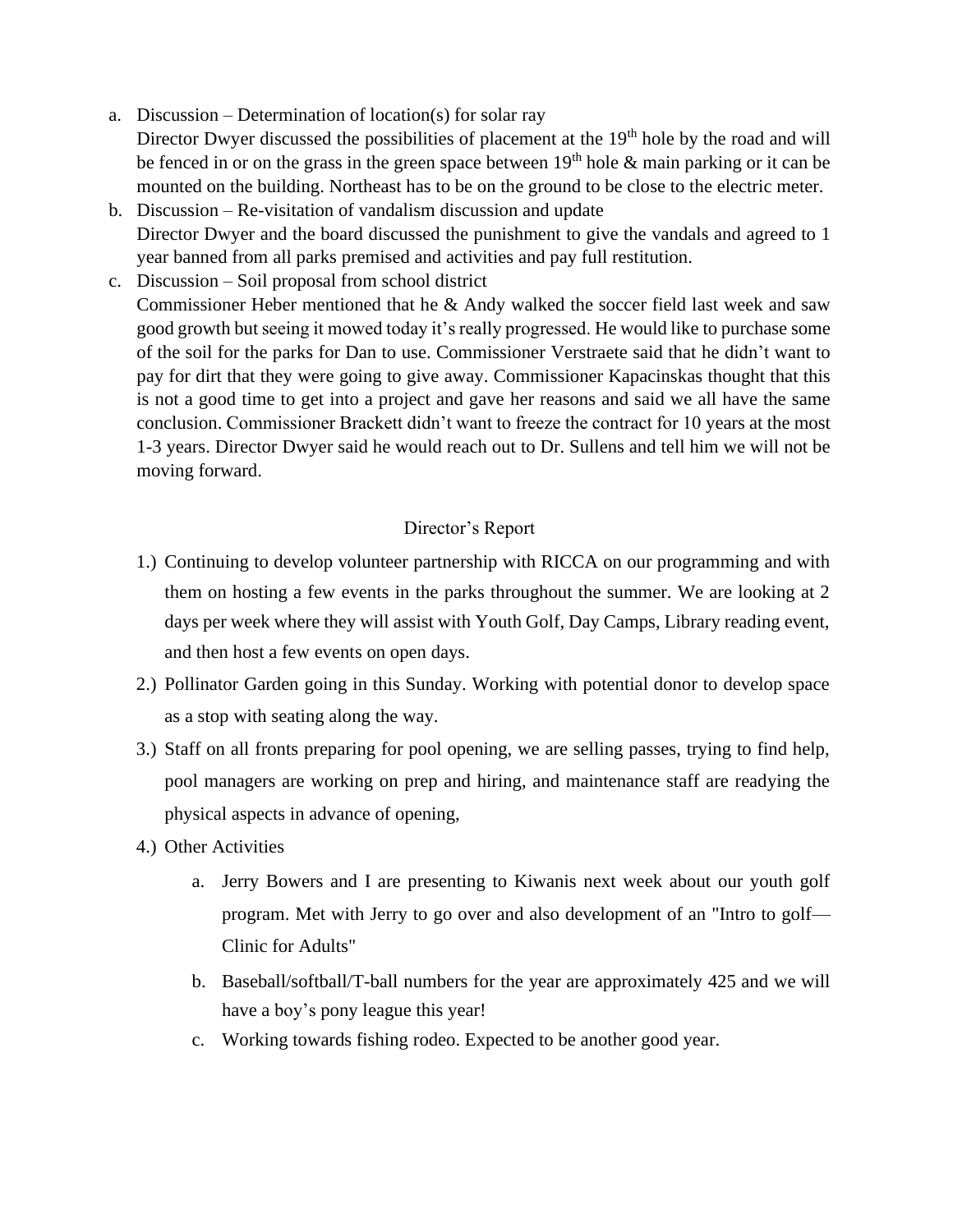Working with M+M Golf cars to receive remaining cart info and also Maintenance manuals.

- d. Partnering with Henry County Mental Health Alliance for a community picnic, Encounter Church on a soccer outing, and The Ville Basketball tournament.
- e. Spent a large amount of time working on prices and restitution and other aspects of the 3 recent bouts of vandalism. One area of concern is that a door was not listed on report but was broken and quote from Menards alone was \$1800, without labor.
- f. Met with Regional Media about our win(s) for best of Tri-Counties.
- g. Followed up on Henry County ARPA app. They are meeting on May 19 and I am hopeful we will have good news soon!
- h. Have spent time working on an array of staffing/personnel concerns to streamline our workflow as well as trying to ramp up hiring in areas that workload exceeds staff capacities.
- i. Held conference call with First Mid-State about bond disclosures and their change in service of this aspect and responsibility shifting to us. Currently in communication with their  $3<sup>rd</sup>$  party vendor who handles this aspect.
- j. Working with Jeremy on Baseball schedules/rosters/umps/etc for upcoming season
- l. Assisted Nextlink on installation of wifi at 2 parks Chautauqua unable to be done due to trees and terrain
- m. Working with Steve Rogula on camera install at Windmont and Northeast (Big thanks to Steve's assistant JH for his time!)
- n. Working with Commissioner Morey on familiarization of packet and any other areas inquired about.

## COMMISSIONER COMENTS

Commissioner Verstraete: He is tired of the vandalism and hearing about it hopefully they will stop from doing it by the actions that we are taking. He told Dan he got a great amount of people telling him how great the course looks the soccer field hasn't looked this good, you, Josh and the guys do an amazing job.